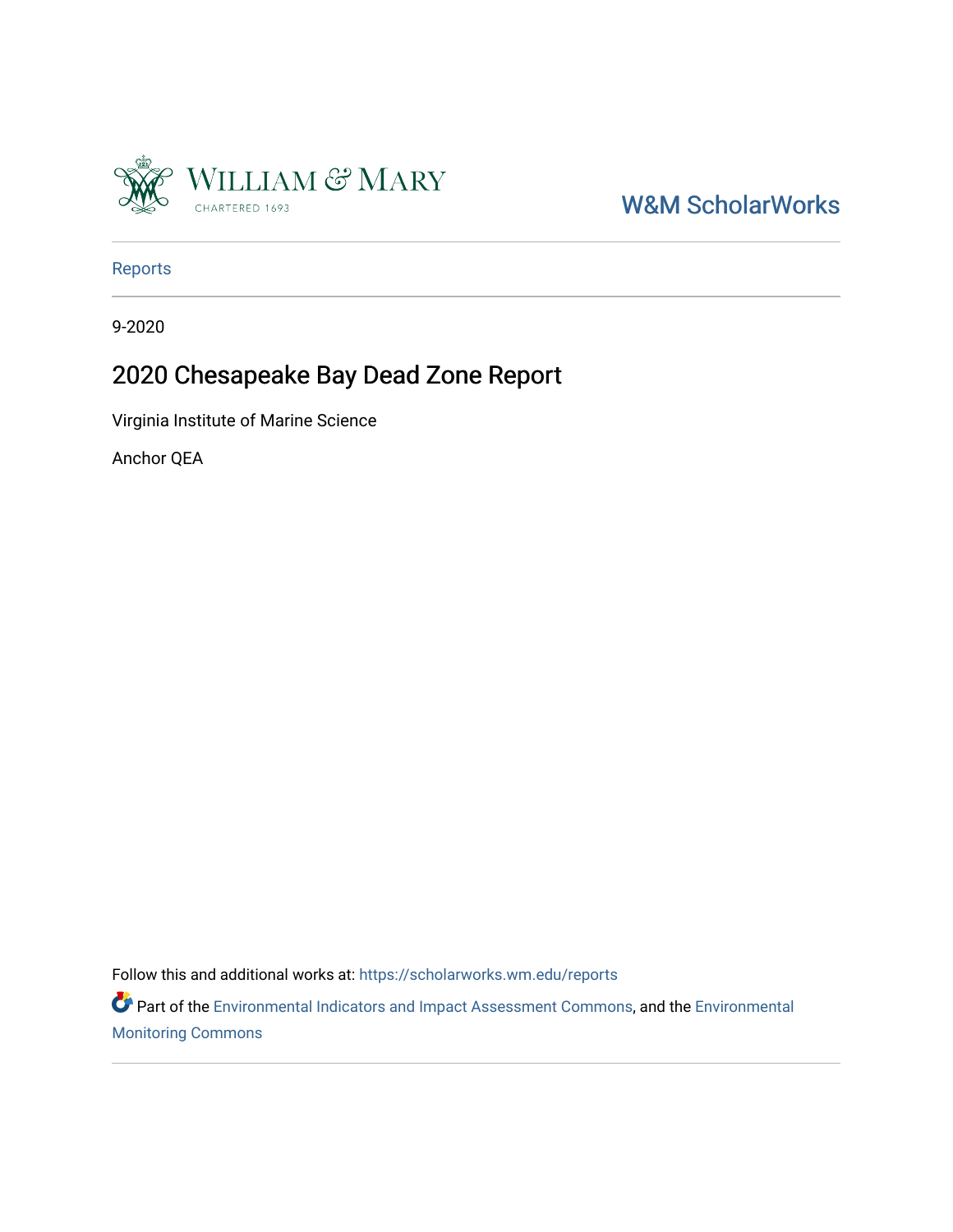



## **2020 Chesapeake Bay Dead Zone Report October 2020**

### **Hypoxia Background**

The "Dead Zone" of the Chesapeake Bay refers to a volume of bottom water that is characterized by dissolved oxygen concentrations less than 2 mg/L, which is too low for aquatic organisms such as fish and blue crabs to thrive. The Chesapeake Bay experiences such "hypoxic" conditions every year, with the severity varying from year to year, depending on nutrient and freshwater inputs, wind, and temperature. Multiple metrics are used to relate the severity of hypoxia between different years:

- *Hypoxic Duration* (days): The number of days in a given year between the first and last day of hypoxic conditions exceeding  $2 \text{ km}^3$  in volume
- *Total Annual Hypoxic Volume* (km<sup>3</sup> days): The total amount of hypoxia in the Bay for a given year, calculated by summing the hypoxic volume on each day
- *Maximum Daily Hypoxic Volume* (km<sup>3</sup>): The greatest volume of Chesapeake Bay water experiencing hypoxic conditions on any day of the year<sup>a</sup>

#### **2020 Chesapeake Bay Hypoxia Score**

The Virginia Institute of Marine Science<sup>b</sup> and Anchor QEA operate a real-time three-dimensional hypoxia forecast computer model that predicts daily dissolved oxygen concentrations throughout the Bay (www.vims.edu/hypoxia). The metrics listed above were estimated for 2020 from this forecast model; for reference, the same statistics have also been generated for historical years (1985-2019).<sup>c</sup>

#### $In 2020:$

- $\triangleright$  Duration of hypoxia was shorter than in most (89%) historical years
- $\triangleright$  Total annual hypoxic volume was smaller than in most (80%) historical years
- $\triangleright$  Maximum daily hypoxic volume was higher than in many (66%) historical years

Springtime nitrogen inflows in 2020 were 17% below the long-term average, resulting in the prediction that the amount of hypoxia would similarly be slightly less than average.<sup>d</sup> However, cool windy weather helped mix and aerate Bay water in the spring, resulting in hypoxia beginning later than in previous years (**Figure 1**). As summer arrived, weak winds and very high temperatures allowed hypoxia to increase considerably, resulting in a very large dead zone in late July.<sup>e</sup> This midsummer peak is very similar to what occurred in mid-July 2019, but different from 2018 when strong winds temporarily eliminated the dead zone. In 2020, hypoxia decreased quickly in early August in response to Hurricane Isaias; however, hypoxia returned in early September until stronger winds and cooler temperatures prevailed, ending hypoxia in the mainstem of the Bay earlier than in previous years. Overall, the total amount of hypoxia in 2020 was estimated to be considerably lower than in the recent past, with hypoxia both starting later and ending earlier, as was also seen in periodic shipbased observations of dissolved oxygen<sup>f</sup>.

Even with a springtime nutrient supply to the Bay that suggested hypoxia in 2020 should have been only slightly better than average, the overall severity of hypoxia was quite low and the duration quite short (**Table 1**). This demonstrates how a cool spring and a large summer storm can impact the severity of Chesapeake Bay hypoxia from one year to the next.

- <sup>d</sup> 2020 springtime forecast: http://scavia.seas.umich.edu/wp-content/uploads/2020/06/2020-Chesapeake-Bay-forecast.pdf
- e Very high hypoxia was also estimated from cruise-based data. See https://news.maryland.gov/dnr/2020/08/11/late-july-2020-hypoxia-report/
- <sup>f</sup> See MD DNR final 2020 Summer Hypoxia Report https://dnr.maryland.gov/waters/bay/Pages/Hypoxia-Reports.aspx

<sup>&</sup>lt;sup>a</sup> 1 km<sup>3</sup> equals about 400,000 Olympic-sized swimming pools of water

**b Contact Marjorie Friedrichs (marjy@vims.edu)** for more information

<sup>&</sup>lt;sup>c</sup> These estimates are based on computer models that continue to be improved; therefore past estimates may be updated as improvements are made